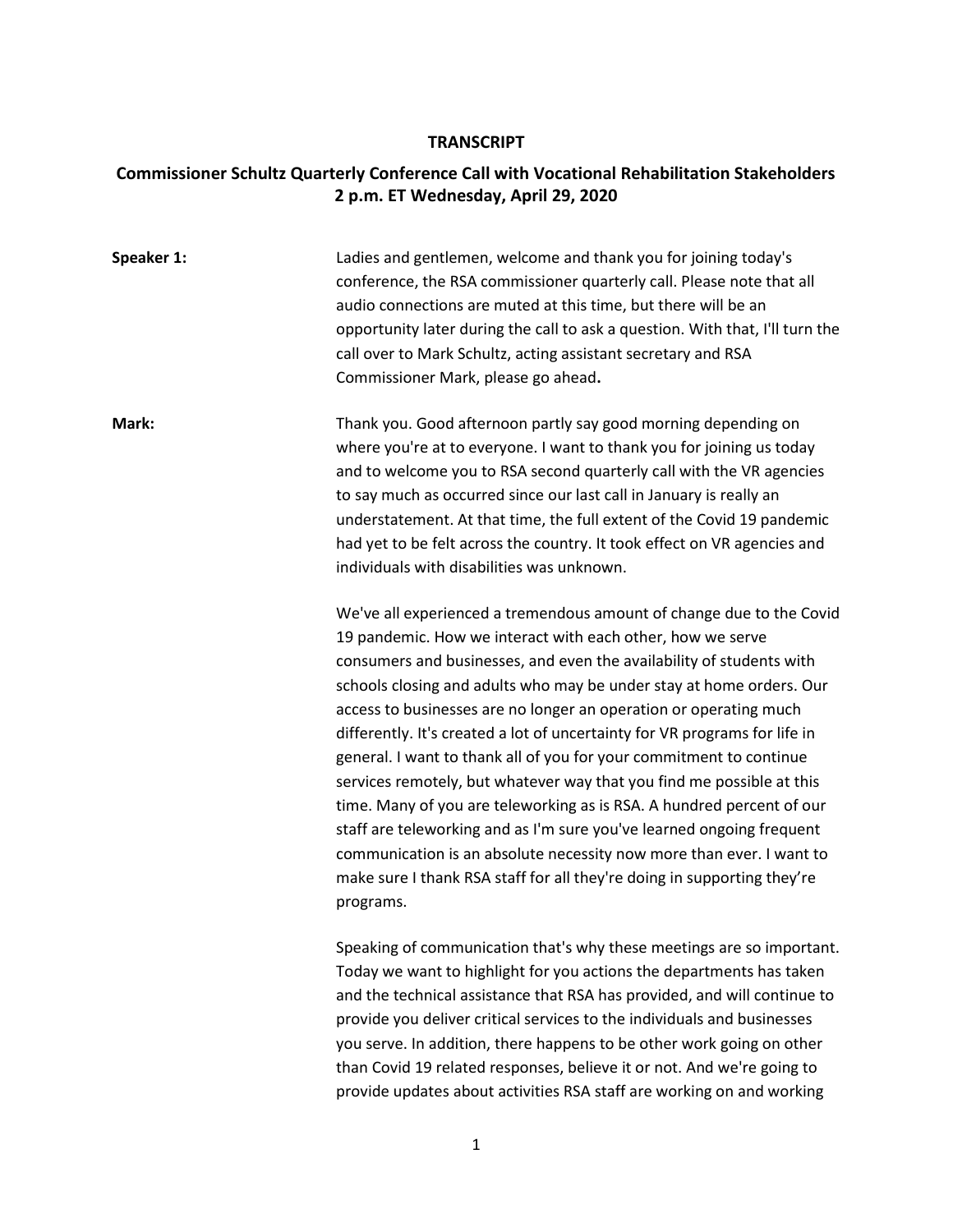on with you. You're able to state plans and performance accountability and the insurance of discretionary grant notices and help support the work of the VR program. So, I'm going to start off by talking about some of the Covid 19 related actions and the technical assistance that we've been providing. So, on Monday April  $27<sup>th</sup>$  we sent to Congress, a report required by the cares act identifying waivers of statutory provisions requesting provisions that might support grantee operations during the pandemic.

That report included certain waivers of provisions in the rehabilitation act that were applicable to VR program into the rehabilitation long-term training program. So, I just wanted to briefly share in case some of you are aware of the areas that we requested waivers within. So the first one was looking at carry over funds additional year beyond the two years that are currently allowed and looking at the waiver of the 15% mandate for preemployment transition services and have 15% set aside of federal funds, equate some additional flexibility that how those ones could be expended primarily due to the fact that access to students is limited at this point in time. And for the same reason we believe that access to you will also state you're going to run into issues with that as we've heard from many of you. And so, we recommended that there be a waiver provided to the secretary for supported employment services regarding the 50% set aside for you.

And along with that the required 10% match. So that again, that would create more flexibility in terms of how those funds could be expanded. We also recommended that use VR plans be extended to provide support to render separate vendors to restock when -- to restock expired fiscal food products when they're returning back to business and to help facilitate their viability at those **[00:04:32 venue]** and sites. And then finally we requested more flexibility around internships and service obligation requirements for RSA scholars. So those are the four areas that we requested in the report to Congress, the secretary requested in her report to Congress.

On March 27<sup>th</sup> we released an initial frequently asked questions document related to implementing performance accountability provisions under title one with WIOA. And just yesterday, we issued a second FAQ document responding to questions about the fiscal administration of the VR program. As you can see operations during the pandemic. And that covered areas around personnel costs and employee compensation during closure. It covered the allowable use of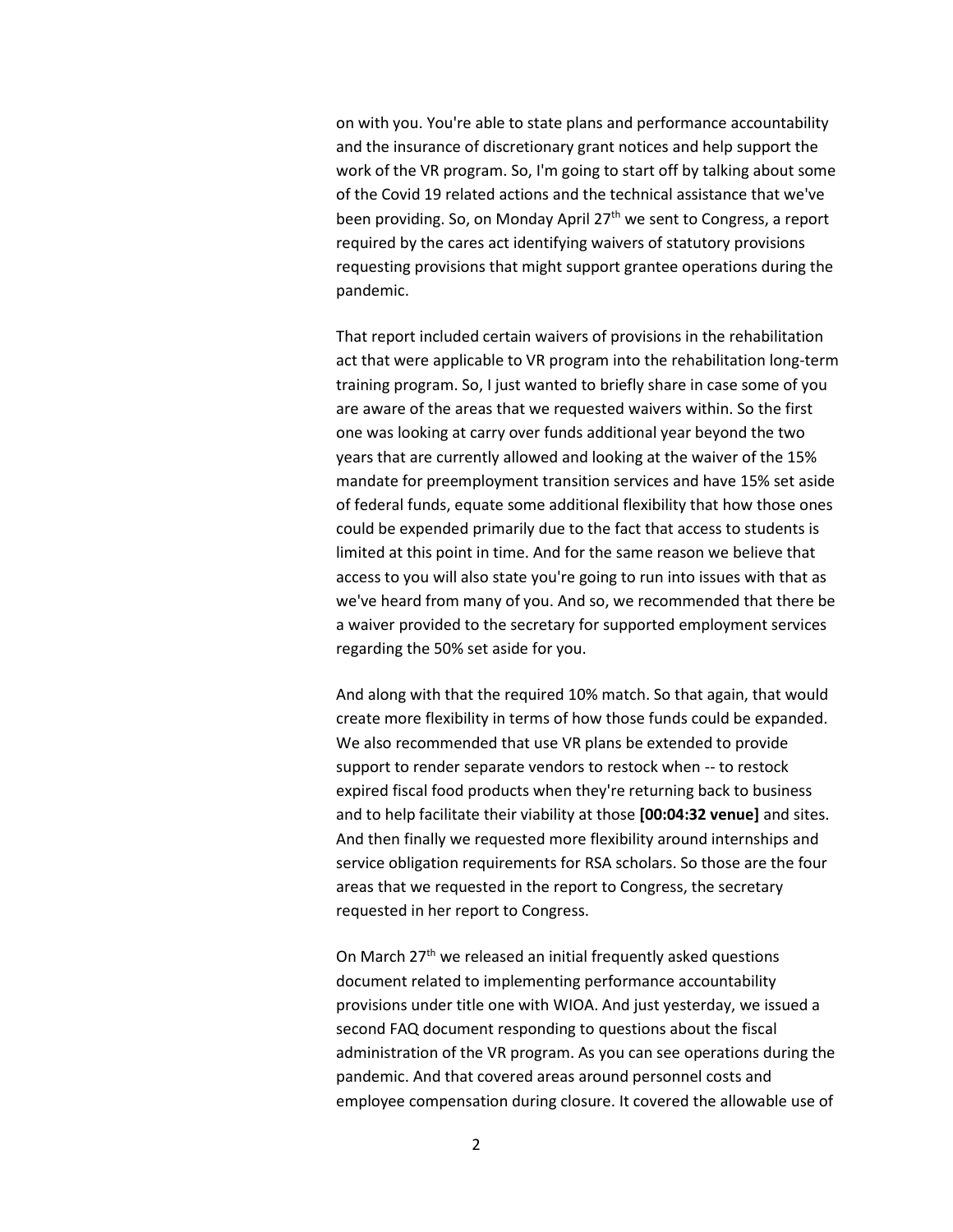program funds for conference training or other activity cancellations it allowed the use of program funds for travel insurance for future travel. And then also with it extending the period of performance. And that as you know, is going to be covered in the report to Congress and our request for a waiver to allow that to occur. So, we also intend to release additional FAQ documents. We've been working on those and they will be intended to address the remaining questions you submitted concerning the VR process.

So that will accomplish service delivery, including the delivery of preemployment transition services, section 5.11 monitoring data collection and reporting. Render separate program as well as AIDRS and other discretionary grant programs. So really want to thank you for your patience as we're working diligently with our offices across the department to address these concerns. And many of these are cross cutting issues and so we're working with our other offices to make sure that there's consensus on the responses as well as consistency in those responses. So that's taken a little more time than we anticipated. We're getting close to issuing those FAQ documents in the very, very near future.

So also want to mention that we will be submitting a report to Congress and we intend to meet the deadline, which is tomorrow on the impact of WIOA on VR program services. So, if you recall, we were asked to report to Congress on VR program services before and after enactment of WIOA. So once that report has been submitted to Congress, we will be making that report available on our website. So, make sure you continue to check there. That should be there very soon.

And lastly, I just want to mention that we responded as quickly as we could to Wintac in a modification of its grant so that they could provide technical assistance that they knew was much needed by VR agencies when operating a program and providing VR services remotely. But Wintac was most recently on April 20<sup>th</sup> delivered a well-received an informative webinar featuring the many ways in which several agencies transitioned to remote operations and service delivery. So, I want to thank Massachusetts, Missouri, Mississippi, Oregon, and Texas for being examples of how VR agencies can continue to provide services in the current environment. So, thank you very much for both your leadership and your willingness to share what you're doing with other state programs. So, I would encourage you to contact Wintac and continue to take advantage of the technical assistance and resources that they can provide. As the **[0:08:31 inaudible]** then reaching out to track the status of office closures and telework and the provision of services with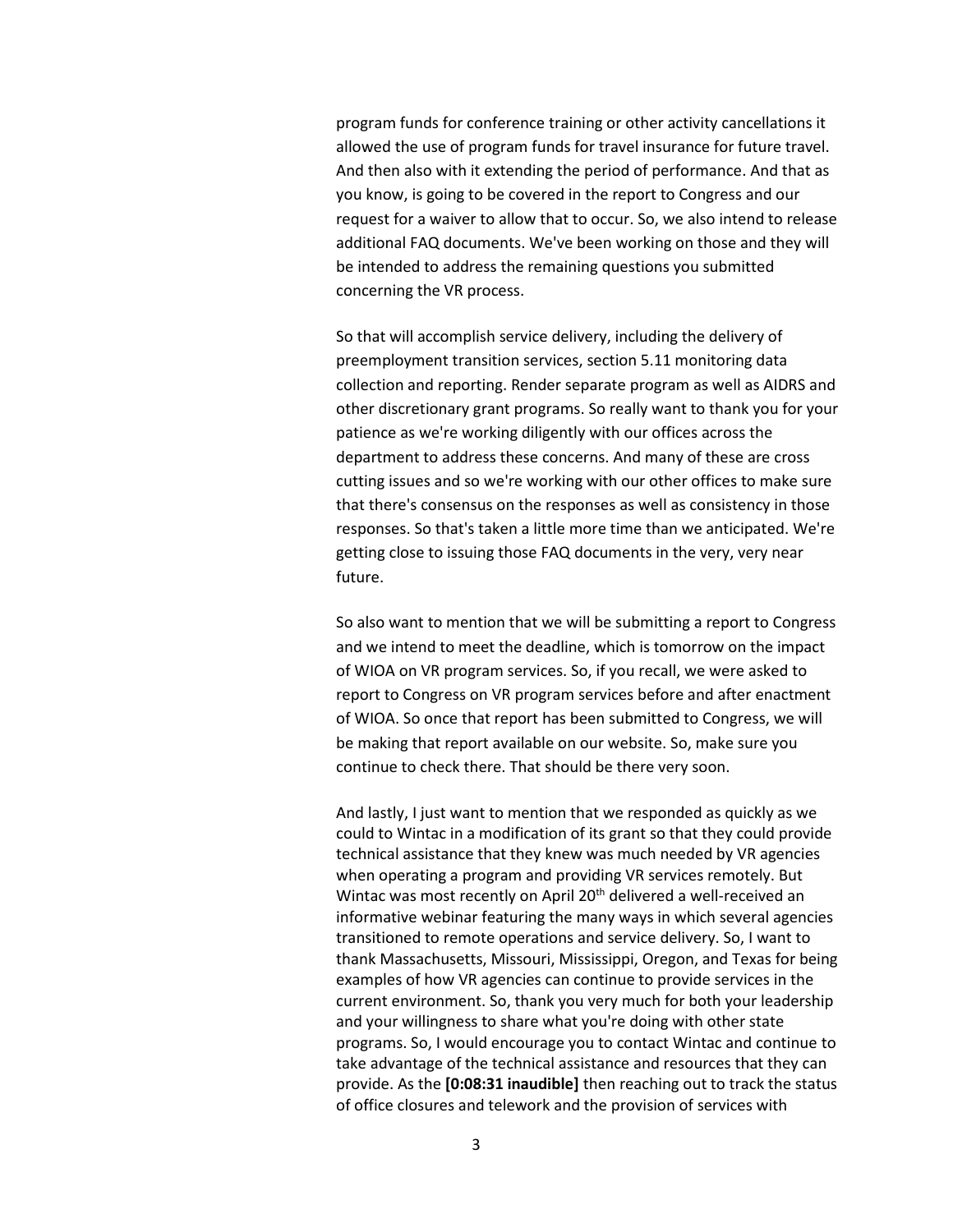programs across the country. And as a result, we've identified some of the difficulties that you're having in doing so, but also some of the successes. And at this point I want to turn it over to Roseanne to talk about one of the issues that has been identified and to speak a little more about that, to share with you. So, Roseanne.

## Part 1 of 5 ends [0:09:01]

**Roseanne:** Thanks Mark. So, over the past four or five weeks, we've had a number of agencies approach us with a request to assign some of their staff to help out with the processing of unemployment insurance claims because of the huge numbers of people who've become unemployed because of Covid 19. We've spoken to 21 agencies and we have calls set up with two additional agencies. And during these calls we discuss the programmatic and fiscal provisions that you need to consider before you reassign staff for this work. We talk about the 90/10 rule under 34CFR361.13; which states that 90% of the staff and the designated state-unit must be employed full time on vocational rehabilitation or other rehabilitation work which leaves a maximum of 10% of the staff that may participate in UI work which is not other rehabilitation work. We also talk about the fact that VR funds cannot be used to pay the salaries of staff engaged in UI claims processing. Of the agencies we've spoken to, seven of them have committed a total of 142 staff to do UI work and what I am asking you today is if you are considering reassigning staff in this way, please do contact your state liaison. We would like to have a conversation with you to answer your questions and just to be sure that you are clear about the programmatic and fiscal consideration. So now I'm going to turn things over to Suzanne who's going to be talking about state plans **Suzanne:** Thank you Roseanne. I first of all want to say hello to everyone and

hope everyone is well. First, I want to thank you also for working with your workforce partners to submit your WIOA state plans. We've received thus far all plans but two to-date. And so, we really appreciate the effort that has gone into getting those plans to us. As a staff, as well as others from ETA and RK. Our partners are reviewing the plans and we may be asking you to make revisions as necessary to the VR services portion if applicable, or to the common elements of the plan. So many of you may have already received a request for revisions if needed. And we also just want to again express our appreciation to you for your response to the request to submit these plans and to make whatever adjustments to the plans that need to be made in the midst of all that you are doing to support your staff and individuals with disabilities during this unprecedented time. So, thank you again for your cooperation and getting your state plans. If you have any questions, be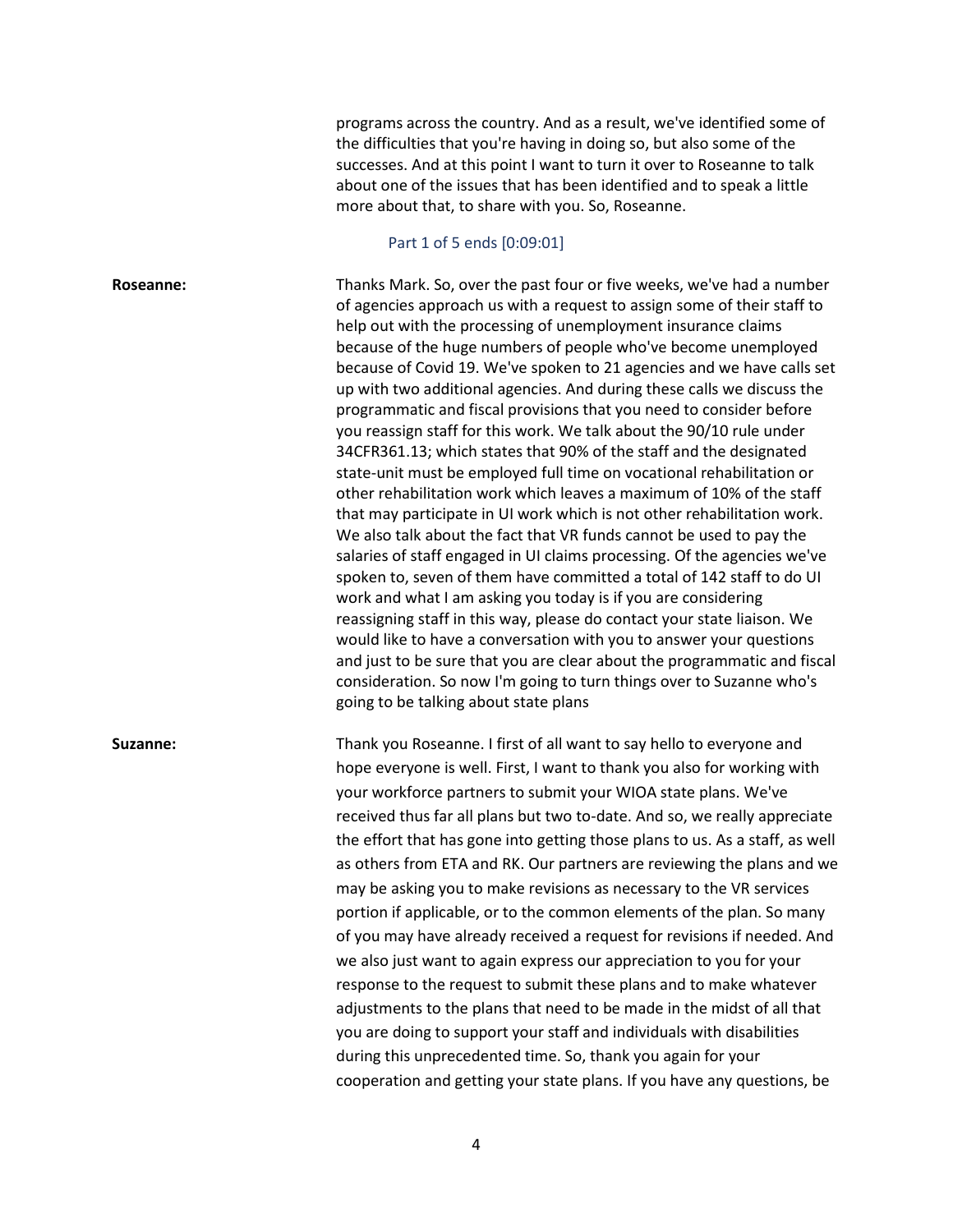sure to contact your state liaison who can assist you with those plans. And now I'm going to turn it back over to Mark.

Mark: Mark: Thank you, Susanne. Now we're going to talk a little bit in a second, Chris is going to share more with you on the measurable skill gains indicators, but I just want to thank you all for engaging with RSA and the negotiations to establish meaningful targets for the measurable skills gain indicators this year. It really reflects and should it reflect the importance and value of participation in recognized education and training programs by **[0:13:12 inaudible]** with disabilities, because they're working towards achieving their employment goals. And that should be balanced with the capacity of your agencies. And I know this is the first time that we're going through this process and I understand the concerns about grading targets during this time. And in fact, I know when I was going to going saving years ago as a VR director; I probably wasn't the easiest person to negotiate with. So now that I'm on the other side of this I have a different perspective and understand why we need to challenge ourselves at this point in time. And our partners under WIOA are going to be doing the same thing and they're going to be challenging themselves as well. But we need to have greater expectations and I appreciate those of you that have set those expectations high for yourself. But also understand, we know and recognize that there will be adjustments to those levels later in the process. So, at this point I'm going to turn it over to Chris so he can update you on the status of the negotiations.

**Chris:** Thank you, Mark for sharing those remarks. In accordance with provisions in WIOA, like Mark mentioned, RSA is for the first-time establishing performance levels for one of the performance indicators, measurable skill game is great. We thank VR agencies for submitting expected levels of performance for this indicator in the state plans for program years 20 and 21. At the moment, RSA and VR agencies are setting negotiated levels of performance using the four factors established by Congress. In section 116. As you know, these negotiated levels must be entered into the unified or combined state plan before RSA and its federal partners that UTA and Okta may approve those plans to begin for program year 20. These performance accountability provisions apply to the VR program in all 50 States, the district of Columbia and Puerto Rico. As a result, RSA is negotiating performance levels with those 52 VR programs. Several weeks ago, on March 16th RSAs first negotiations involved our colleagues from the VR agencies in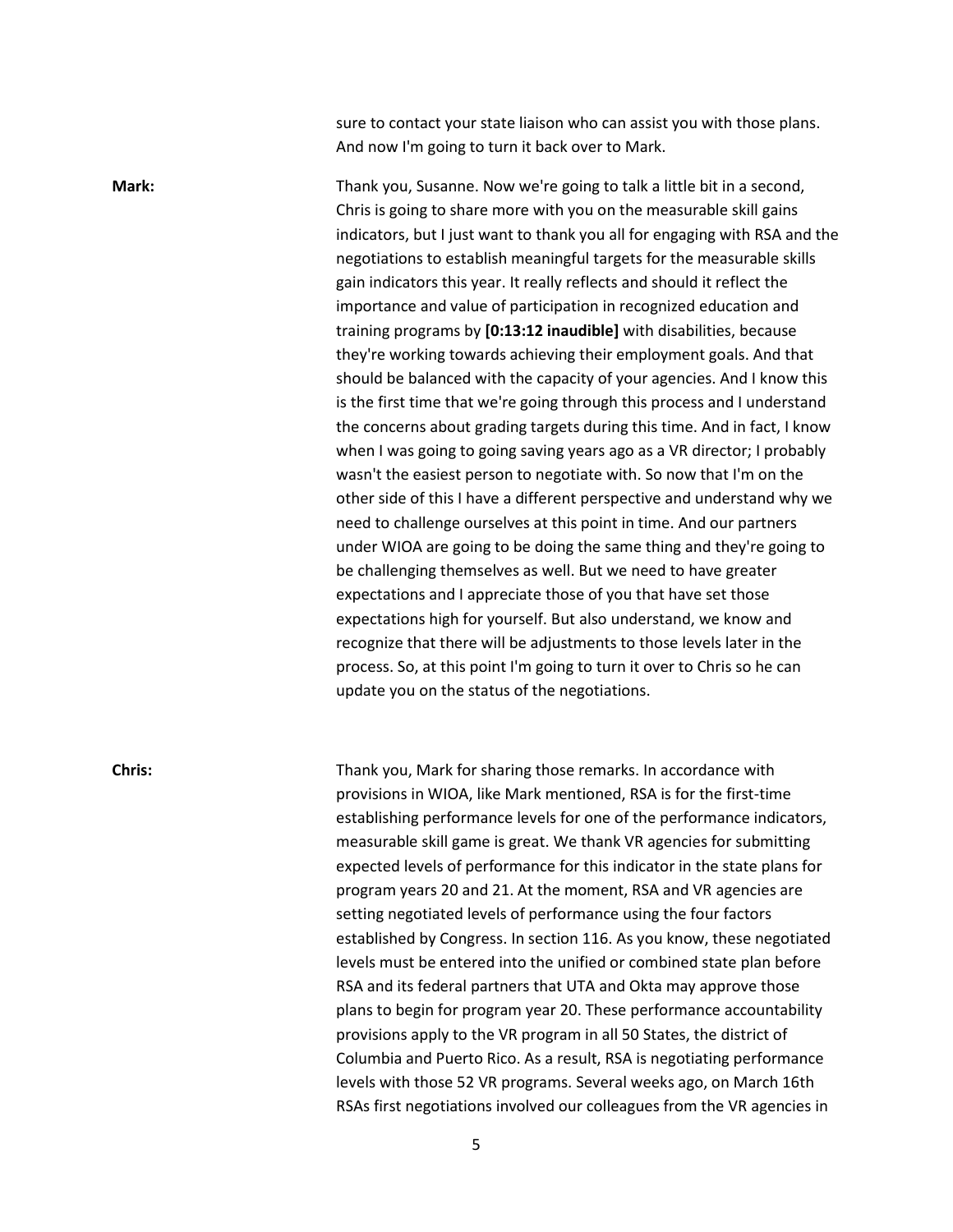Alabama and Montana and they were the first two States that we conducted negotiations with, so thank you. As of today, I am happy to report that RSA has completed negotiations with 45 of the 52 VR programs and we have plans in place to finalize negotiations with the remaining seven VR programs over the next couple of weeks. When RSA and VR agencies have completed all of the negotiations, RSA will publish this information on our website and we will notify grantees and stakeholders via email that these performance levels are available when RSA publishes the program year 19 WIOA annual reports. These reports will include performance for measurable skill gains rate for the third program year along with four other performance indicators. Employment rate in the second and fourth quarters after exit, medium earnings in the second quarter after exit and credential attainment rate. Likewise, the future WIOA annual reports for program years 20, 21 and moving on will include performance for all five performance indicators. Looking ahead a little bit in the second half of the state plans which Suzanne talked about we're in the process of reviewing and approving. So, looking ahead to program years 22 and 23, RSA plans to establish performance levels for all five of these WIOA indicators. Along the way, we will continue to partner with you and we will strive to be as transparent as possible, providing technical assistance and tools for data analysis that support us all really in telling the story of the VR program through the lens of performance. So, we thank you for partnering with us with these required activities. I'm now going to turn things over to my colleague Mary Lovely, to share some news related to RSAs, discretionary grants. Mary?

## Part 2 of 5 ends [0:17:55]

**Mary:** Thank you Chris. Good day, everyone. I hope you're all doing well. I'll be reviewing information available about our discretionary grants. First, I would like to briefly review the discretionary grant process with you. We publish first a notice of proposed priority for public comment when we are developing new priorities. We then analyze the comments and prepare a notice of final priority and a notice inviting applications. In areas where we're holding a competition based on statutory language, regulatory language or a prior published priority; we can go directly to publishing a notice inviting applications because rulemaking is not needed if we use statutory language. And when we compete out of the regulations or prior published priorities, the rulemaking process has already occurred. All of our discretionary grant notices and competitions can be found on the NCRTM website@ncrtm.ed.gov. On this website, we post all kinds of information including the contact information for the competition manager, a link to each federal register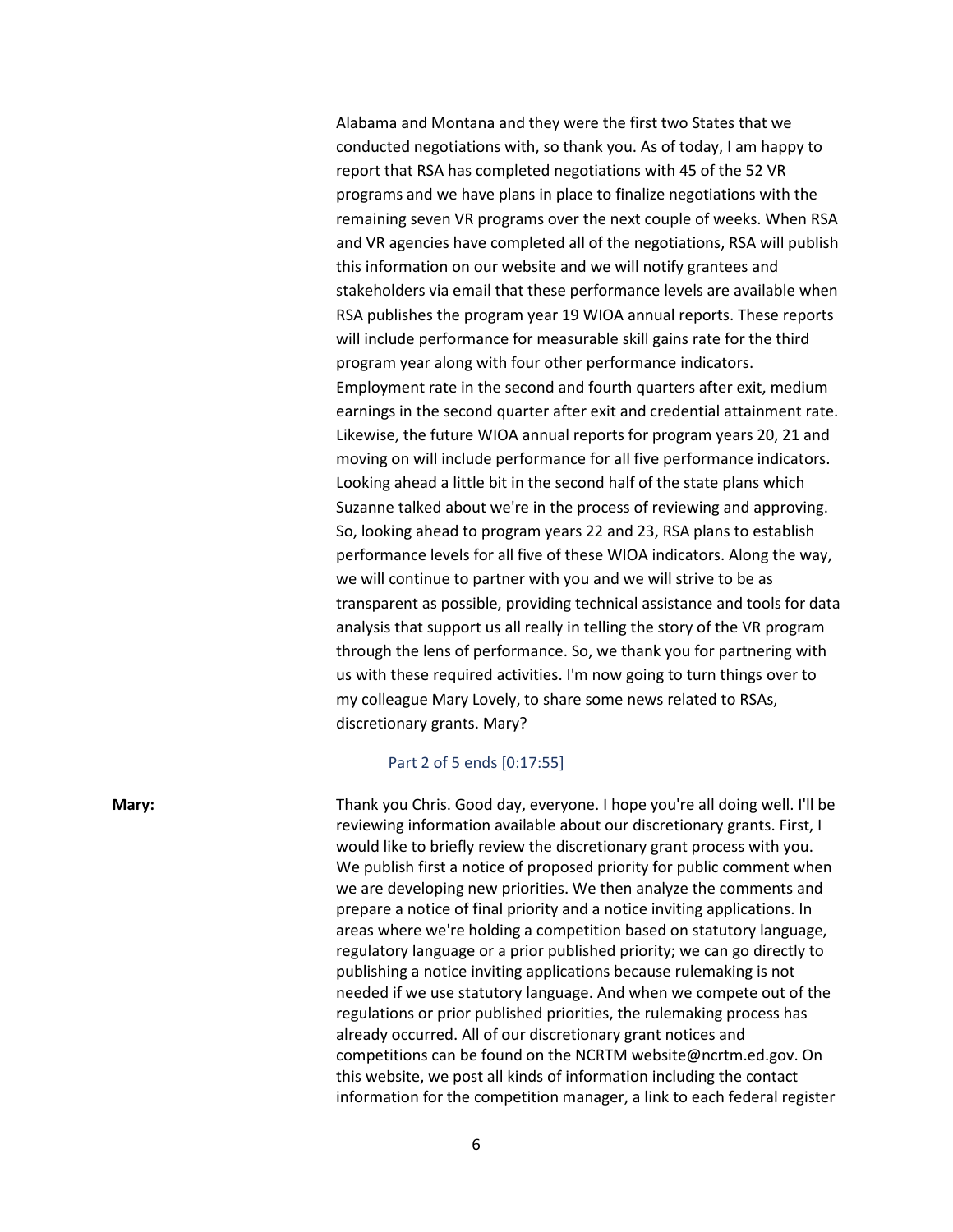notice, a general information for RSA discretionary grant competitions PowerPoint; for anyone interested in applying for any of the RSA discretionary grants, a specific RSA discretionary grant PowerPoint for each competition, information about the pre-application meetings if one is going to happen, including a link to register for that preapplication meeting, a summary of the questions and answers received as part of the pre-application meeting and this is usually posted about six days after the pre-application meeting and finally a link to the **[0:20:21 inaudible]**information on funding opportunities from RSA page which provides information about all of our notices of final priority and notices inviting application. But now our notices of proposed priority or extension notices, which is why I recommend that you go to the NCRTM first. With that background, I would like to share with you those discretionary grant actions that we now have posted. First, I'll review those items that are currently open for public comment. These include the Technical Assistance Center for quality management and the Technical Assistance Center for quality employment. Those are contained in a single -- no, those are proposed priority and the comment period for those close on May  $11<sup>th</sup>$ . We also have the innovative rehabilitative rehabilitation training program with a comment period that closes on May 27<sup>th</sup>. We also have a waiver and extension of the project period for a grant that provides rehabilitation short-term training to the client assistance program, which also closes on May 27<sup>th</sup>. And I'd like to mention that April 24<sup>th</sup>, the public comment period closed for the independent living services for older individuals who are blind training and technical assistance center. RSA staff are currently working on reviewing the comments that were received as of the closing date. Second, we have open discretionary grant competitions right now in the following areas. We have **[0:22:31 inaudible]** long-term training for general rehabilitation counseling. That competition is scheduled to close on May 14<sup>th</sup>. We also have the American Indian Vocational Rehabilitation Services Program and that application period closing date is May  $26<sup>th</sup>$ . We also have apparent information and training program and apparent information and training program technical assistance. Apparent training and information centers. Both of those have application periods closing on June 22<sup>nd</sup> at this point, that is all of the notices that we have. But if you keep an eye on the NCRTM website, or on the federal register, you will see additional ones come as we move along into spring and early summer. I will now turn over the conversation to Carol Goldberg for a question and answer period. Carol? **Carol:** Thank you Mary and good afternoon everyone. We are approximately

halfway through the time allotted for the call and so I think we have plenty of time left for your questions. You may feel free to ask a question of Mark or anyone else you have heard from during this conversation so far, or I want to let you know that David Steel chief of our fiscal unit is also available for questions if you have any of him? I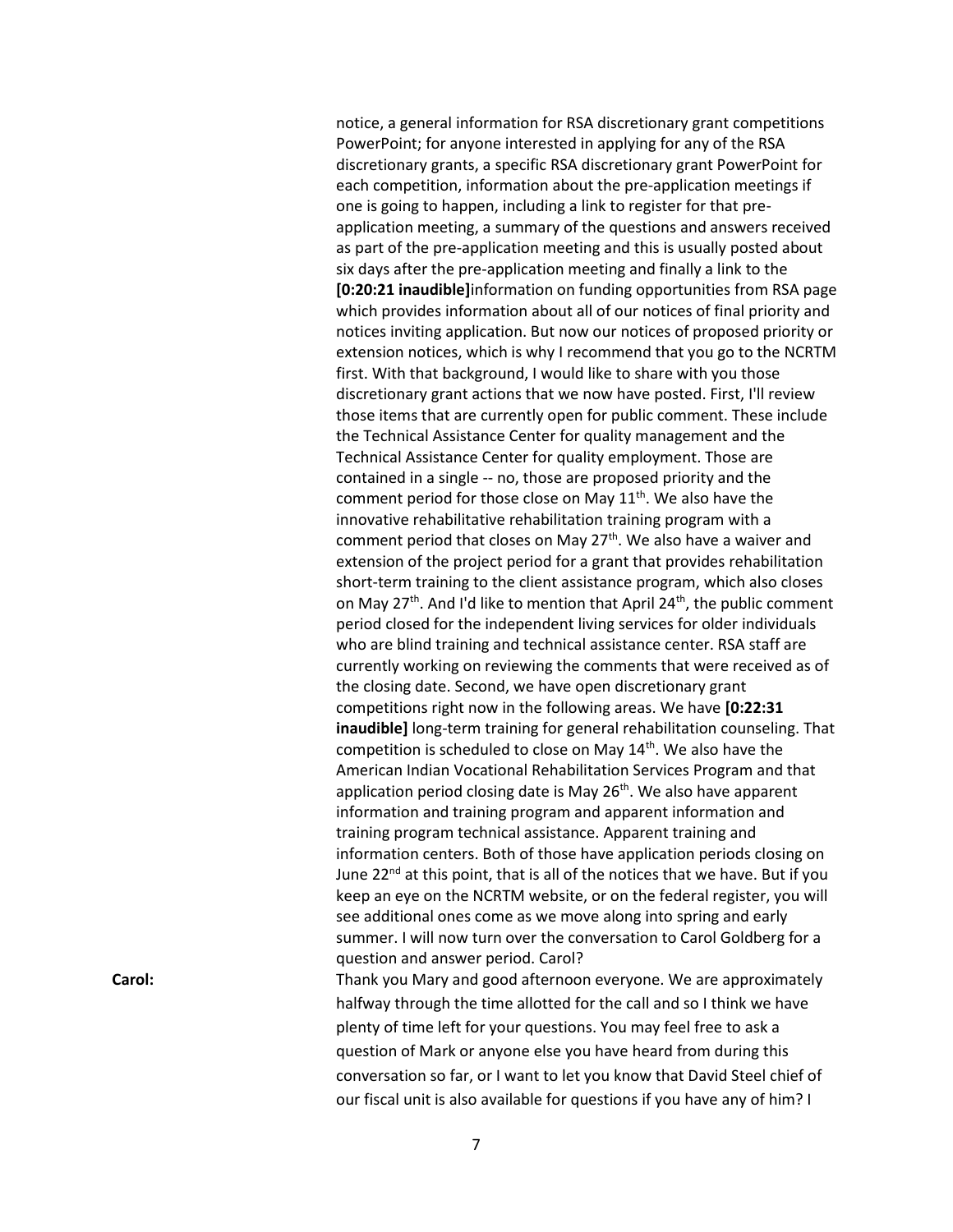|         | think first though, we'll hear from our conference coordinator Nicky,<br>who will provide you to instructions on how to ask your question.<br>Nicky?                                                                                                                                                                                                                                                                                                                                                                                                                                                              |
|---------|-------------------------------------------------------------------------------------------------------------------------------------------------------------------------------------------------------------------------------------------------------------------------------------------------------------------------------------------------------------------------------------------------------------------------------------------------------------------------------------------------------------------------------------------------------------------------------------------------------------------|
| Nicky:  | Ladies and gentlemen to ask a question, press pound or #2 on your<br>telephone keypad. Again, press pound two and you'll hear a notification<br>when your line is unmuted and then please state your question. Going<br>to our first question caller, please go ahead.                                                                                                                                                                                                                                                                                                                                            |
| Karen:  | Hello everyone, this is Karen Carol from New Jersey. I'm wondering will<br>there be general guidelines issued by RSA to allow for electronic<br>signatures during this current pandemic?                                                                                                                                                                                                                                                                                                                                                                                                                          |
| Carol:  | Okay. This is Carol and I can address your question there. We have<br>received many questions from our agencies about alternative means for<br>obtaining signatures; and that is one of the questions that we are, or<br>will be addressing through the next sets of FAQs that Mark has<br>identified will be issued in the near future. Mark, do you have anything<br>else you'd like to say about that?                                                                                                                                                                                                         |
| Mark:   | No, I don't think there's anything to add. Just that is one of the areas<br>that we will be adapting the guidance.                                                                                                                                                                                                                                                                                                                                                                                                                                                                                                |
| Carol:  | Yes.                                                                                                                                                                                                                                                                                                                                                                                                                                                                                                                                                                                                              |
| Karen:  | Okay, thank you.                                                                                                                                                                                                                                                                                                                                                                                                                                                                                                                                                                                                  |
| Nicky:  | Next question. Caller, please go ahead.                                                                                                                                                                                                                                                                                                                                                                                                                                                                                                                                                                           |
| Daisha: | Good afternoon, commissioner Schultz. This is Daisha Johnson from<br>Oregon blind. I want to thank you and your team first of all, for your<br>leadership and informing the report that secretary Devoss issued to<br>Congress and the flexibilities that it could offer. Do you have any insight<br>or anything that you could share with States in regards to when we can<br>anticipate a decision that Congress would make in relation to the<br>recommendations the secretary put forward?                                                                                                                    |
| Mark:   | No. I have no indication in terms of how fast they're going to act on<br>that. We were able to meet the deadline that was established for us and<br>I know right now that they were due to be back in session, I think this<br>last week and they postponed that. So, I don't know when they're going<br>to act or how quickly they'll act, but they give these matters I think<br>attention once they're in session fairly quickly they responded. So how<br>it anticipates once they return this will be something that they'll be<br>considering terms of all the waivers and whether that will be part of the |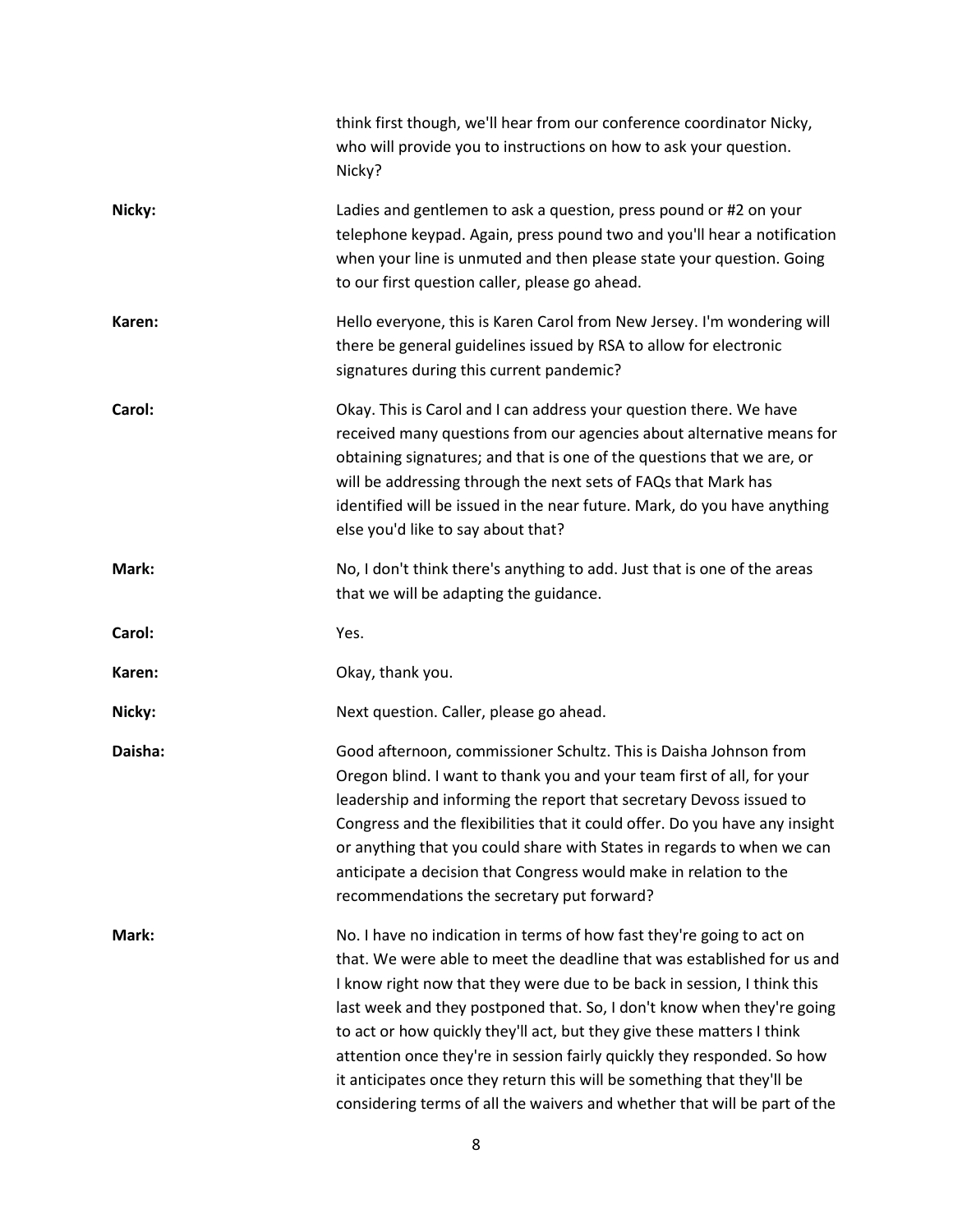|         | fourth or fifth bill, I have no idea. That hasn't been communicated to us<br>yet.                                                                                                                                                                                                                                                                                                                                                                                                                                                                                                                                                                                                                                                                                                                                                                                                                                                          |
|---------|--------------------------------------------------------------------------------------------------------------------------------------------------------------------------------------------------------------------------------------------------------------------------------------------------------------------------------------------------------------------------------------------------------------------------------------------------------------------------------------------------------------------------------------------------------------------------------------------------------------------------------------------------------------------------------------------------------------------------------------------------------------------------------------------------------------------------------------------------------------------------------------------------------------------------------------------|
| Karen:  | Thank you very much.                                                                                                                                                                                                                                                                                                                                                                                                                                                                                                                                                                                                                                                                                                                                                                                                                                                                                                                       |
| Nicky:  | Next question from Alison. Alison, please go ahead.                                                                                                                                                                                                                                                                                                                                                                                                                                                                                                                                                                                                                                                                                                                                                                                                                                                                                        |
| Alison: | Hi, this is Alison planning going forward in general. Thank you all for this<br>opportunity to give us some updates. It's very much appreciated and I<br>can echo what Daisha said. We appreciate all of your all's hard work and<br>got into forgiving to us. I'm not sure if this question will go to David or<br>Mark, but on the waiver of the Mo, is this going to be part of the<br>guidance you all are waiting on?                                                                                                                                                                                                                                                                                                                                                                                                                                                                                                                 |
| Mark:   | So, I was going to see if David was going to jump in. But yes, we'll be<br>talking about the process for when there's, you know, there's an<br>existing process and there are exceptions to that and it's at the<br>discretion of the secretary and we will be outlining that. But in addition,<br>I think we understand this as an issue that's down the road, which is<br>why we haven't addressed that immediately. Mo will be becoming at a<br>later point in time. And I don't -- David, do you want to say anything in<br>addition to that?                                                                                                                                                                                                                                                                                                                                                                                          |
| David:  | Certainly. I think it's important to remember that for maintenance of<br>effort, it's not a waiver of the requirement. It is a waiver of a specific<br>amount. That would be a deficit that we would be looking at. And so,<br>we're unable to determine the deficit until the final asset for 25 or the<br>federal financial reports have been submitted. So, for our state<br>purposes, we really won't even be looking at deficits until such time as<br>we received the final asset 425 the financial federal reports. And then<br>we've had a chance to look and determine an amount. And it's at that<br>point that we issued letters to agencies with specific instructions about<br>how to apply for waivers. That's our typical process that we'll use. So<br>again, it's a little premature for States to be thinking about some of the<br>waiver requests until such time as we know what the final numbers are<br>going to be. |
| Carol:  | Okay. This is Carol. Do we have another caller who would like to ask a<br>question?                                                                                                                                                                                                                                                                                                                                                                                                                                                                                                                                                                                                                                                                                                                                                                                                                                                        |
| Nicky:  | Next question from Joe. Joe, please go ahead.                                                                                                                                                                                                                                                                                                                                                                                                                                                                                                                                                                                                                                                                                                                                                                                                                                                                                              |
| Joe:    | Joe Xavier, California.                                                                                                                                                                                                                                                                                                                                                                                                                                                                                                                                                                                                                                                                                                                                                                                                                                                                                                                    |
|         |                                                                                                                                                                                                                                                                                                                                                                                                                                                                                                                                                                                                                                                                                                                                                                                                                                                                                                                                            |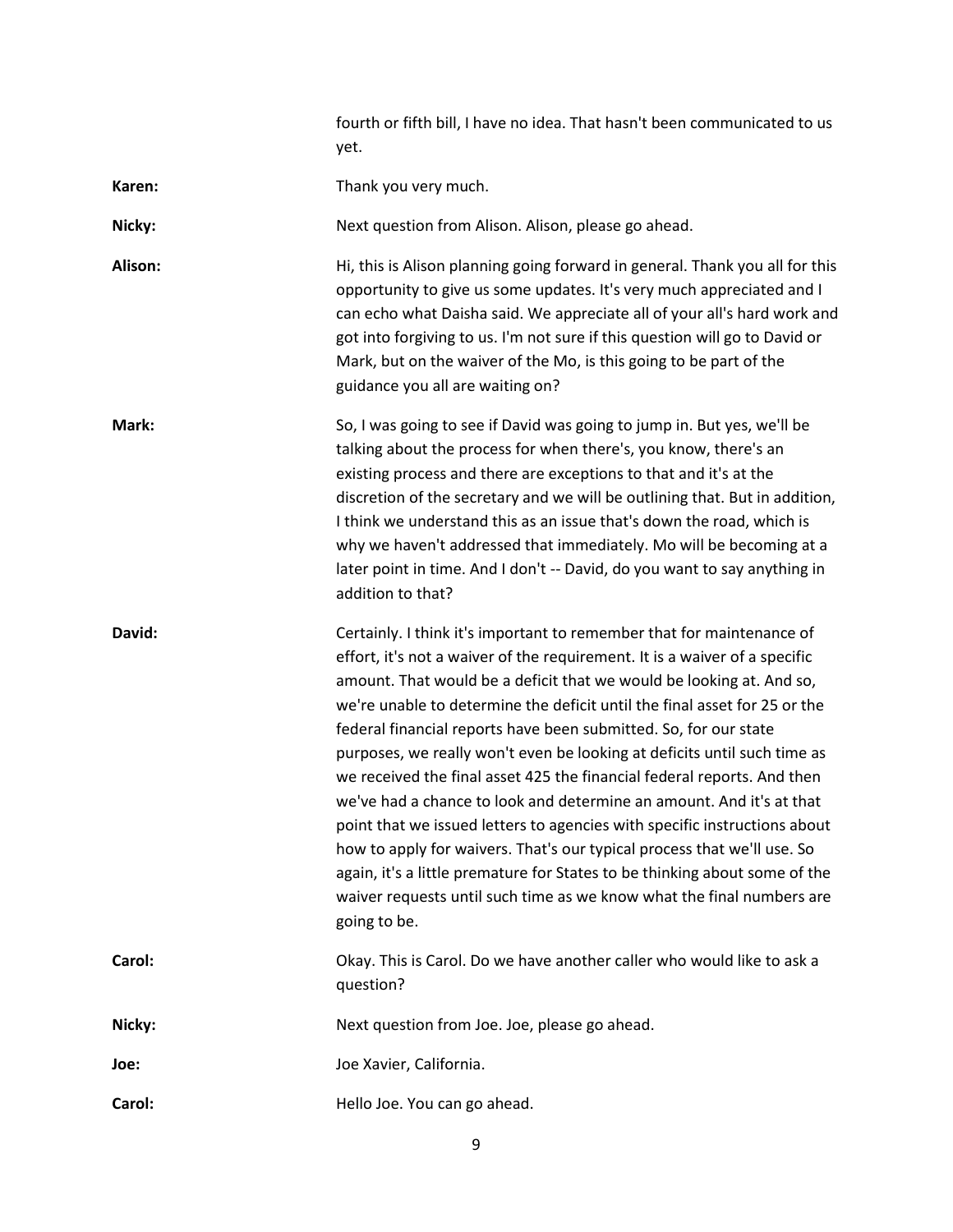| Joe:   | Thank you. Hey Carol. Good morning. Good morning Mark and the rest<br>of the team again, thank you everybody. As everybody has said, thank<br>you for not only the call but the work that you guys are doing. One of<br>the things that the States are dealing with in addition to the Covid 19 is<br>just that the sheer volume of demand on doing business in a different<br>way. Have you guys given any thought to, and are you able to provide<br>any relief from the demands of requiring prior approvals and this<br>environment at least for a period of time? |
|--------|------------------------------------------------------------------------------------------------------------------------------------------------------------------------------------------------------------------------------------------------------------------------------------------------------------------------------------------------------------------------------------------------------------------------------------------------------------------------------------------------------------------------------------------------------------------------|
| Carol: | Joe, this is Carol and I know that is also one of the questions we we'll be<br>addressing and our upcoming FAQ documents. But you know, it is a<br>topic.                                                                                                                                                                                                                                                                                                                                                                                                              |
| David: | I can tell you -.                                                                                                                                                                                                                                                                                                                                                                                                                                                                                                                                                      |
| Carol: | Go ahead, David.                                                                                                                                                                                                                                                                                                                                                                                                                                                                                                                                                       |
| David: | We're responding to those requests as soon as we get them and there<br>are no prior approval requests. States have requested laptops in the<br>aggregate or other forms. We've made a priority to turn those around<br>within a day or two. And I've worked with state to state to get that<br>information. So as of now I can tell you that we're processing them and<br>there aren't any in queue as far as pending.                                                                                                                                                 |
| Mark:  | This is Mark and Joe I would just -- to follow up with that. Are you<br>experiencing any problems? I guess that would be my question.                                                                                                                                                                                                                                                                                                                                                                                                                                  |
| Joe:   | Yeah, I guess my question is not so much on the workload on you guys,<br>although we certainly appreciate that and you know how fast you're<br>turning it around. It's more the demand on the States, you know,<br>packaging and preparing and doing that. That would be an area where<br>we could get a little relief on the burden that would be aligned with<br>these states.                                                                                                                                                                                       |
| Carol: | Thank you, Joe for that. Go ahead, Mark. Sorry.                                                                                                                                                                                                                                                                                                                                                                                                                                                                                                                        |
| Mark:  | No, that's all right, Carol. I was just thanking him.                                                                                                                                                                                                                                                                                                                                                                                                                                                                                                                  |
| Carol: | Yeah, I appreciate the clarification of your question. And like I said, we<br>will be addressing this area in our upcoming frequently asked question<br>documents.                                                                                                                                                                                                                                                                                                                                                                                                     |
| Joe:   | Thank you, I appreciate that.                                                                                                                                                                                                                                                                                                                                                                                                                                                                                                                                          |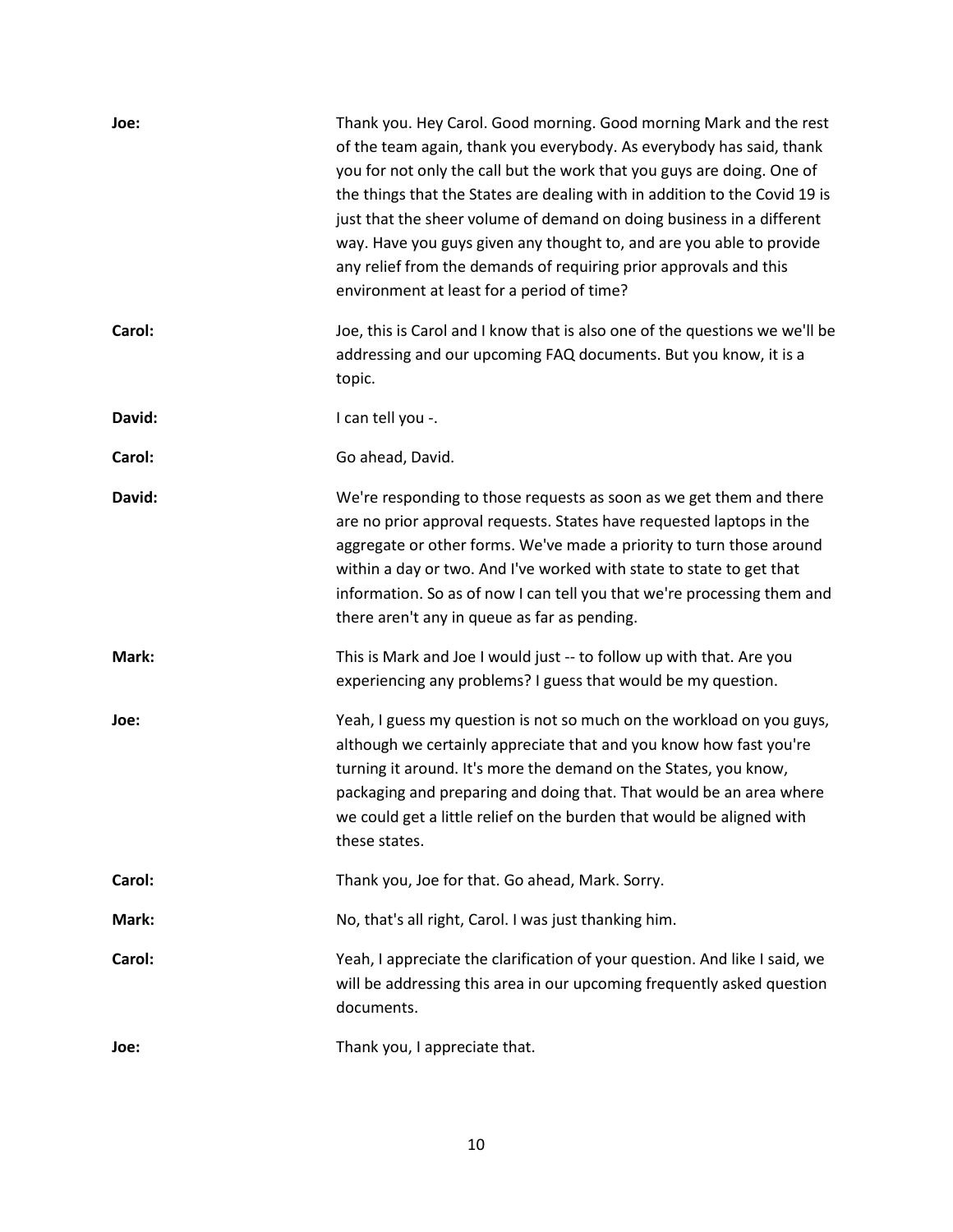| Carol:   | Do you have any other questions Joe? Or is there another caller who<br>would like to ask a question?                                                                                                                                                                                                                                                                                                                                                                                                                                                                                                                          |
|----------|-------------------------------------------------------------------------------------------------------------------------------------------------------------------------------------------------------------------------------------------------------------------------------------------------------------------------------------------------------------------------------------------------------------------------------------------------------------------------------------------------------------------------------------------------------------------------------------------------------------------------------|
| Nicky:   | And there are no more questions at this time? Again, to ask a question,<br>press pound two. Going to our next question Suzanne, please go ahead.                                                                                                                                                                                                                                                                                                                                                                                                                                                                              |
| Suzanne: | Yes, thank you for taking my call. I work for AIVR Tech and represent<br>AIVRs programs, that's American Indian Vocational Rehabilitation<br>Programs. And my question is this with very limited funds some of the<br>VR counselors are trying to work at home, but they don't have satellites.<br>Is this -- and the satellite is pretty expensive for an individual not making<br>a whole lot of money. So, the question is, can satellite be purchased<br>with grant funds? Big silence.                                                                                                                                   |
|          | Part 3 of 5 ends [0:33:21]                                                                                                                                                                                                                                                                                                                                                                                                                                                                                                                                                                                                    |
| Carol:   | [0:33:31 inaudible] I did not mean to leave you in silence. We can<br>certainly look into that. We are able to provide certain things in order to<br>assist individuals who are working virtually. So, if you reach out to<br>[0:34:01 inaudible] we can include that in the items that we are<br>discussing for inclusion.                                                                                                                                                                                                                                                                                                   |
| Suzanne: | And how do I-.                                                                                                                                                                                                                                                                                                                                                                                                                                                                                                                                                                                                                |
| Carol:   | In our FAQ document.                                                                                                                                                                                                                                                                                                                                                                                                                                                                                                                                                                                                          |
| Suzanne: | Thank you very much. I appreciate your time and help and everything<br>that you're doing for everyone. Thank you.                                                                                                                                                                                                                                                                                                                                                                                                                                                                                                             |
| Carol:   | Well, thank you Suzanne for all that you're doing. Anyone else?                                                                                                                                                                                                                                                                                                                                                                                                                                                                                                                                                               |
| Nicky:   | Question from Andrea. Andrea, please go ahead.                                                                                                                                                                                                                                                                                                                                                                                                                                                                                                                                                                                |
| Carol:   | [Crosstalk] Andrea, are you on mute?                                                                                                                                                                                                                                                                                                                                                                                                                                                                                                                                                                                          |
| Andrea:  | I'm here now. Hi, this is Andrea Guest from Delaware general. Good<br>afternoon, everybody. Hope everybody's feeling well. My question was,<br>last week I attended a workforce board meeting in our state and our<br>partners in labor did a presentation and they showed their measurable<br>skill gain goals and they're separated by adult and youth. And there was<br>a big variation in the percentages. The youth obtaining higher<br>percentages than the adults. And I was wondering if there was any<br>thought of our measurable skill gain goals being separated by youth and<br>adults to be comparable to this. |
| Carol:   | Chris, do you want to respond to that?                                                                                                                                                                                                                                                                                                                                                                                                                                                                                                                                                                                        |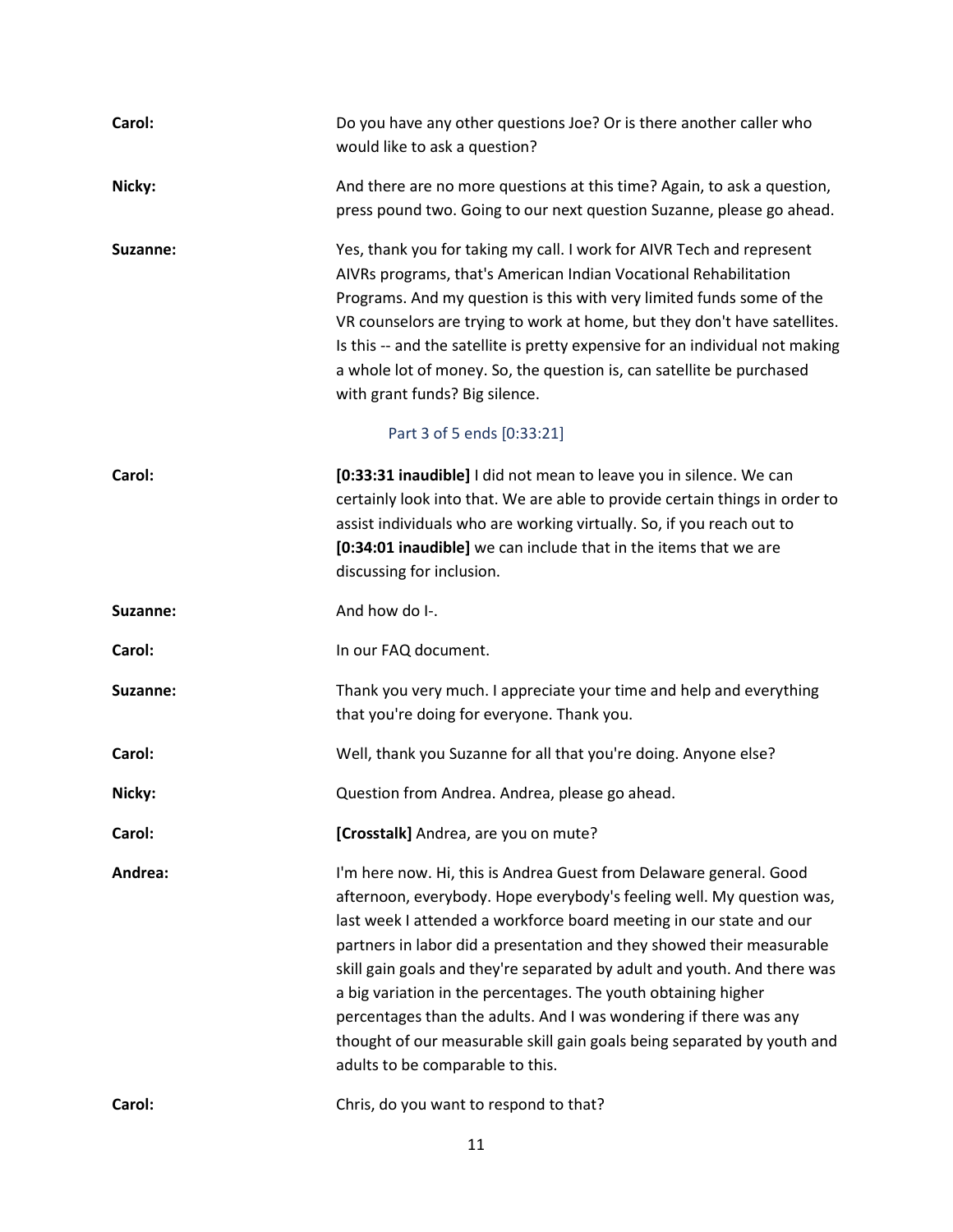| Chris:  | Sure. Hi Andrea, thank you for the question. Section 116 requires that<br>all six of the core programs establish performance levels for the<br>indicators as applicable. Under title three, the Wagner Kaiser program<br>does not establish performance levels for measurable skill gains or<br>credential attainment rate because that program doesn't support<br>people in education or training. However, under title one there are<br>three core programs as you know, adult, dislocated worker and youth.<br>So when you see those expected levels of performance and the<br>negotiated levels of performance, they're delineated that way because<br>they have three separate programs under title one, the section 116 for<br>the VR program does not distinguish between adults with disabilities<br>that VR agencies are serving or people we would call youth or students<br>or transition age youth. So, at this point in time when we're establishing<br>these levels, they must apply to all program participants who are doing<br>educational training programs. Does that answer your question,<br>Andrea? |
|---------|---------------------------------------------------------------------------------------------------------------------------------------------------------------------------------------------------------------------------------------------------------------------------------------------------------------------------------------------------------------------------------------------------------------------------------------------------------------------------------------------------------------------------------------------------------------------------------------------------------------------------------------------------------------------------------------------------------------------------------------------------------------------------------------------------------------------------------------------------------------------------------------------------------------------------------------------------------------------------------------------------------------------------------------------------------------------------------------------------------------------------|
| Andrea: | Yeah. That answers it. I just, you know, hope moving forward that if<br>there's comparisons done that, you know, we'll be comparing apples to<br>apples so that it doesn't look like they're underperforming. Because I<br>noticed that our rate was comparable to our state's adult rate, but the<br>student rate is a lot higher. So that was just my only thought.                                                                                                                                                                                                                                                                                                                                                                                                                                                                                                                                                                                                                                                                                                                                                     |
| Chris:  | Sure. The good thing about the WIOA annual report that year end<br>summary is it does provide a breakout of sex, age, ethnicity, race, and<br>then all of the different barriers to employment and provides<br>performance levels based on those participant characteristics. So, in<br>that sense, we do publish performance rates for individuals, you know,<br>aged 19 to 24 for example. And I'm sorry that my neighbor has decided<br>to mow his lawn the exact time I have to answer your question.                                                                                                                                                                                                                                                                                                                                                                                                                                                                                                                                                                                                                 |
| Andrea: | That's okay. Thank you.                                                                                                                                                                                                                                                                                                                                                                                                                                                                                                                                                                                                                                                                                                                                                                                                                                                                                                                                                                                                                                                                                                   |
| Chris:  | Thanks Andrea.                                                                                                                                                                                                                                                                                                                                                                                                                                                                                                                                                                                                                                                                                                                                                                                                                                                                                                                                                                                                                                                                                                            |
| Carol:  | Okay. Thanks for that information, Chris.                                                                                                                                                                                                                                                                                                                                                                                                                                                                                                                                                                                                                                                                                                                                                                                                                                                                                                                                                                                                                                                                                 |
| Nick:   | Question from Alison. Alison, please go ahead.                                                                                                                                                                                                                                                                                                                                                                                                                                                                                                                                                                                                                                                                                                                                                                                                                                                                                                                                                                                                                                                                            |
| Alison: | Hi, this is Alison in Florida general again. Chris, this is probably a<br>question for you. You know, here in Florida we're really starting to pull<br>data and look at the impact of code in over the last two months. Other<br>than the regular federal reporting data that we submit like through the<br>911 and so forth. Is RSA considering an additional data reporting to get                                                                                                                                                                                                                                                                                                                                                                                                                                                                                                                                                                                                                                                                                                                                      |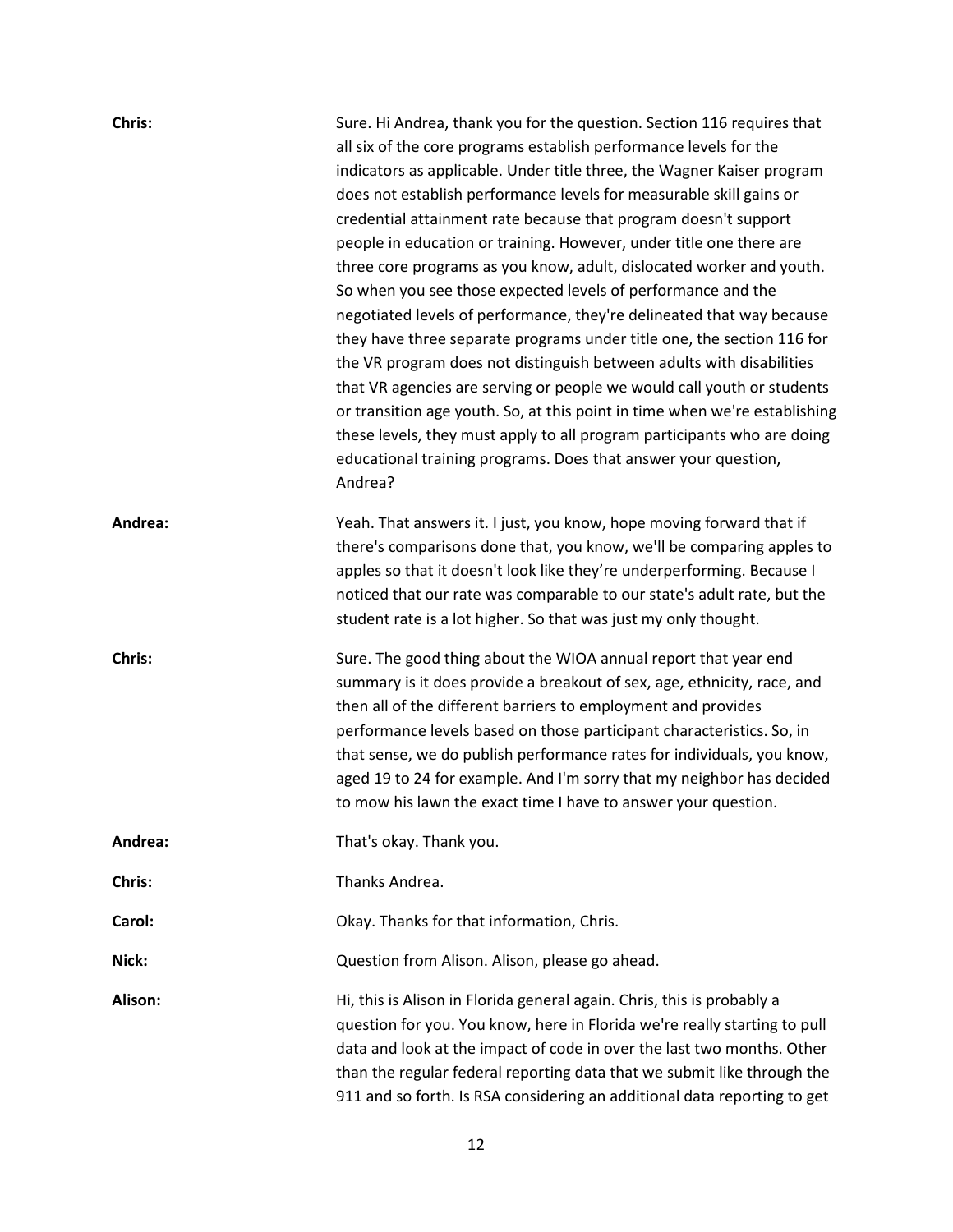|         | a really good understanding of the impact of Colette on the States or is<br>there any discussion on that at this point?                                                                                                                                                                                                                                                                                                                                                                |
|---------|----------------------------------------------------------------------------------------------------------------------------------------------------------------------------------------------------------------------------------------------------------------------------------------------------------------------------------------------------------------------------------------------------------------------------------------------------------------------------------------|
| Chris:  | Hey Alison, it's Chris. No, we have not discussed additional data<br>collection or reporting requirements. We believe that the RSA 911 in<br>reporting services and outcomes for individuals at the time of exit and<br>then their status post exit will provide us with the information we need<br>to calculate the indicators and move forward with the performance<br>accountability provisions. So, in short, no. We have not decided to<br>collect any additional data.           |
| Alison: | Okay, I'll hold you to that Chris. I'm just kidding.                                                                                                                                                                                                                                                                                                                                                                                                                                   |
| Chris:  | I hope that's good news, Allison.                                                                                                                                                                                                                                                                                                                                                                                                                                                      |
| Alison: | It is. Thanks.                                                                                                                                                                                                                                                                                                                                                                                                                                                                         |
| Carol:  | Who's next?                                                                                                                                                                                                                                                                                                                                                                                                                                                                            |
| Nicky:  | And there are no more questions in the queue at this time. We have a<br>question now from Joe. Joe, please go ahead.                                                                                                                                                                                                                                                                                                                                                                   |
| Joe:    | Good morning. Hey Carol and Mark and team. Just a follow up question<br>here. I know that making advanced payments is something you guys<br>have spoken to, but we continue to have that need of find a way to<br>ensure that our provider systems are available and ready to go back to<br>work. There's this -- we get past this Covid 19. Have you guys been able<br>to find any mechanism to allow States to support the provider system<br>so they'll be available post Covid 19? |
| Carol:  | This is Carol and I certainly invite anybody else to jump in when I'm<br>finished. In response to your question Joe, but this certainly is another<br>area in which not only RSA but many program officers across the<br>department have received questions about this. And as a result, as Mark<br>mentioned earlier in the call, that is the type of question that we are                                                                                                            |
|         | responding to across the department with consensus and in attempt to<br>be consistent and as we respond to our individual grantees and we will<br>be doing so and addressing that in our upcoming frequently asked<br>questions documents.                                                                                                                                                                                                                                             |
| Joe:    | Okay. I appreciate that. Thank you.                                                                                                                                                                                                                                                                                                                                                                                                                                                    |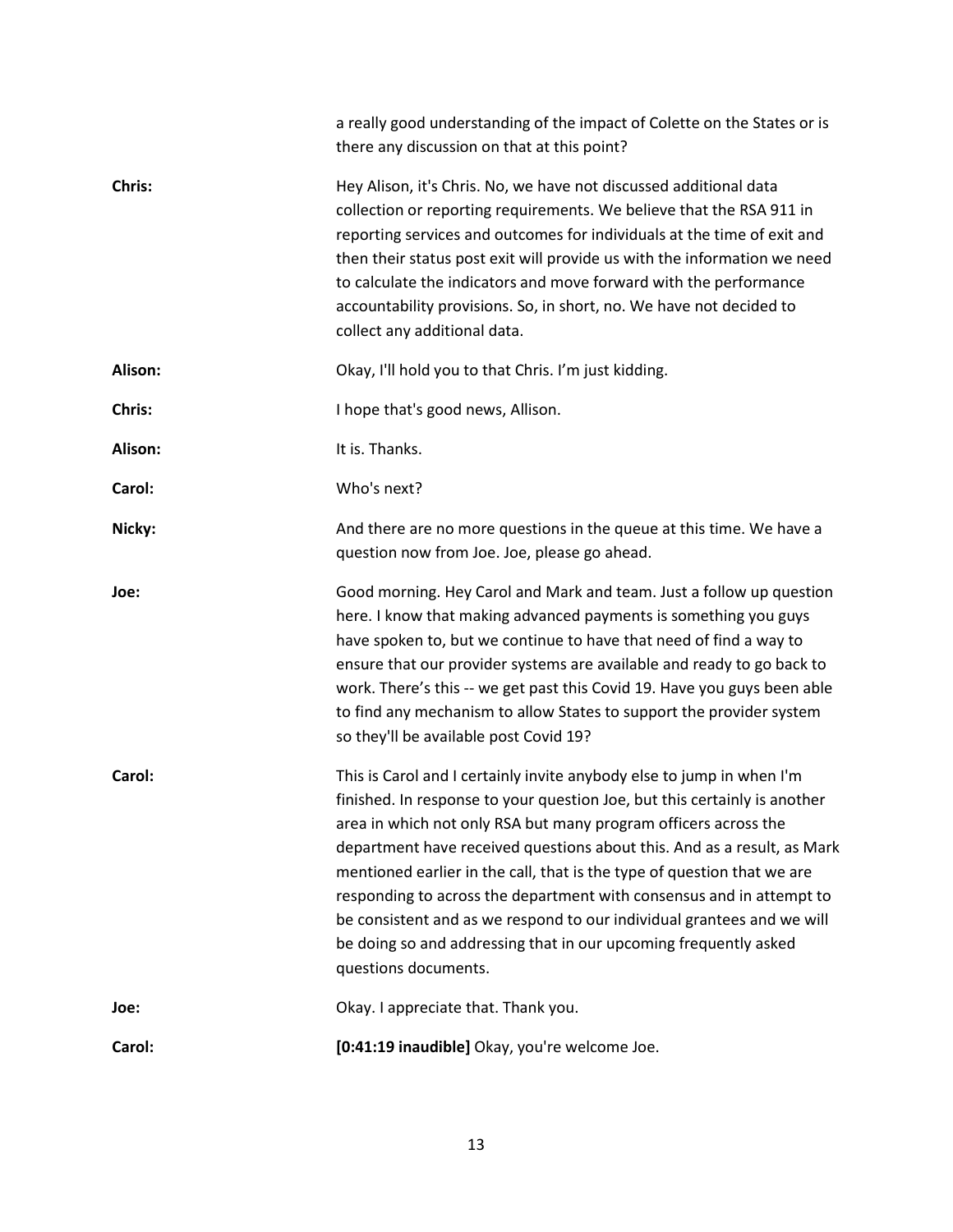| Nicky:     | And again, to ask a question, press pound two to going to our next<br>question. Kathy, please go ahead.                                                                                                                                                                                                                                                                                                                                                                                                                                                                                                                                                                                                                                                                                                                                                                                               |
|------------|-------------------------------------------------------------------------------------------------------------------------------------------------------------------------------------------------------------------------------------------------------------------------------------------------------------------------------------------------------------------------------------------------------------------------------------------------------------------------------------------------------------------------------------------------------------------------------------------------------------------------------------------------------------------------------------------------------------------------------------------------------------------------------------------------------------------------------------------------------------------------------------------------------|
| Kathy:     | Yes. Hello. This is Kathy Trotter with North Carolina DVR. Thank you for<br>taking the question and for doing this call. This is very, very helpful. I<br>actually have kind of two questions. One is regarding pre-epservices. As<br>you know, with school being closed and social distancing, we're having<br>to ask our providers to assist in providing pre-ep services entirely<br>differently than was planned originally. And so, we're stepping outside<br>the box and being creative to make sure that the students with<br>disabilities get what they need. But my question around that is, have<br>RSA looked at any ways that maybe we can try to compensate vendors<br>for the extra that's going on right now? And have we looked at the 15%<br>set aside and any flexibilities there? Considering the added difficulty<br>around trying to reach them? [0:42:49 inaudible] [crosstalk] |
| Carol:     | Part 4 of 5 ends [0:42:35]<br>Certainly, Mark go right ahead.                                                                                                                                                                                                                                                                                                                                                                                                                                                                                                                                                                                                                                                                                                                                                                                                                                         |
| Mark:      | So, I would say in regards to that, the 15% set aside in the flexibilities,<br>obviously that's included in our report to Congress, the secretary's<br>report to Congress, as one of the waivers for requesting to allow for<br>greater flexibility there. In terms of allowable uses, the rates that you<br>compensate providers for those services is something that you would<br>establish. It's not something that we would be doing. So, I think, and I<br>guess I would ask David or Carol to weigh in, but I don't know that we<br>gave you restrictions as long as you're negotiating that appropriate rate<br>for the service.                                                                                                                                                                                                                                                               |
| Speaker 3: | Right Mark. And I think it's important that would be part of the agency<br>system of payments that they provide them in determining you know,<br>how those costs were reasonable and determined that they were<br>eligible to the VR award.                                                                                                                                                                                                                                                                                                                                                                                                                                                                                                                                                                                                                                                           |
| Carol:     | And if I might follow up on that, there was a lot of direction around how<br>those numbers were to be derived, especially for pre-ep. And maybe we<br>need to have an offline discussion around that. But there was a lot of<br>specificity that had to go into what those reasons are. That now we're<br>not having time to back up and redo a lot of that unless we stopped<br>delivering the service work for some time. So that was a concern, we<br>wanted to keep services going. But thank you for your willingness to be<br>flexible on this and we'll definitely have some more conversation<br>around that. Yeah, Kathy, I would [crosstalk] go ahead.                                                                                                                                                                                                                                      |
| Kathy:     | I'm sorry David.                                                                                                                                                                                                                                                                                                                                                                                                                                                                                                                                                                                                                                                                                                                                                                                                                                                                                      |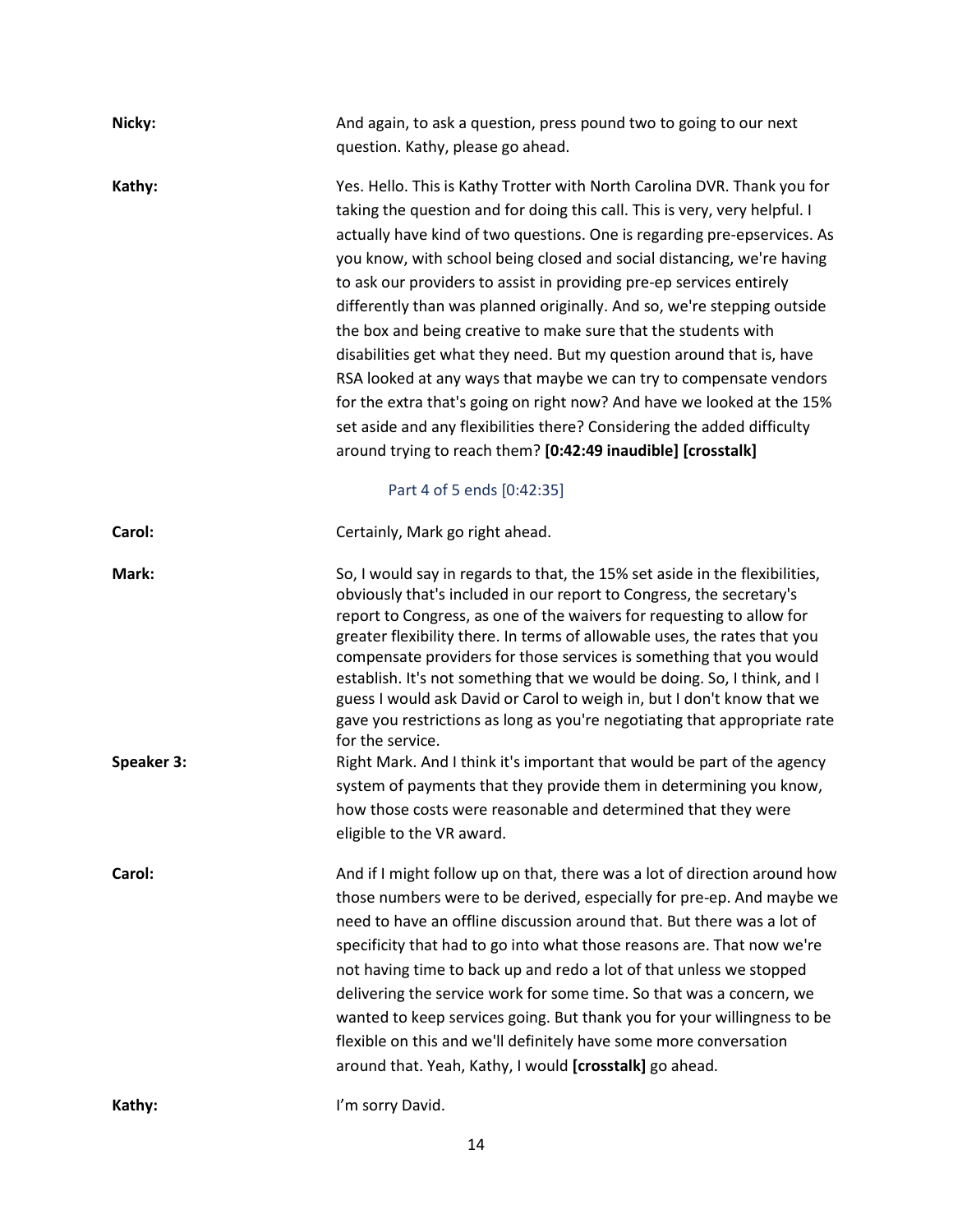| David:   | Yeah, go ahead.                                                                                                                                                                                                                                                                                                                                                                                                                                                                                                                                |
|----------|------------------------------------------------------------------------------------------------------------------------------------------------------------------------------------------------------------------------------------------------------------------------------------------------------------------------------------------------------------------------------------------------------------------------------------------------------------------------------------------------------------------------------------------------|
| Kathy:   | I'm sorry, I was just going to say that I you know, it would be helpful if<br>you reached out with this question to your financial representative for<br>North Carolina. And then he and David can work together to address<br>your specific concerns in your state about how to approach this.                                                                                                                                                                                                                                                |
| Nicky:   | Next question from Natasha. Natasha, please go ahead.                                                                                                                                                                                                                                                                                                                                                                                                                                                                                          |
| Natasha: | Hi everyone, this is Natasha Jordy with Minnesota blind. My question is<br>around cancellation fees. Our vendors were hit pretty hard in March<br>when many of our customers canceled services with them and they<br>were hit incredibly hard. So, I was wondering if there's been any<br>discussion about allowing services to be reimbursed that were not<br>provided or at least in March and April when it was hit the hardest for<br>them.                                                                                                |
| Carol:   | This is Carol and I think Natasha, your question is somewhat similar to<br>the one Joe asked a few minutes ago. The question of cancellation fees<br>again is -- and payments for services that were not rendered is one that<br>the department is considering on a cross cutting basis. And we'll have<br>the opportunity to respond to you and others in our FAQ documents<br>that will be issued in the near future. David, is there anything else you'd<br>like to share?                                                                  |
| David:   | No, not at this time, thank you.                                                                                                                                                                                                                                                                                                                                                                                                                                                                                                               |
| Natasha: | Thank you.                                                                                                                                                                                                                                                                                                                                                                                                                                                                                                                                     |
| Nicky:   | Next question from Steve. Steve, please go ahead.                                                                                                                                                                                                                                                                                                                                                                                                                                                                                              |
| Steve:   | Hello everybody, Steve Wooderson. Thanks, RSA, for the presentation;<br>really for the Q and A now because I know this is so important to<br>everybody. Appreciate all the work that you're doing. Carol, the<br>expected to be any additional information coming related to allowability<br>of costs, particularly as we look at things related to the outbreak itself,<br>PPE for staff, consumers, cleaning costs, things like that. Will there be<br>any more guidance coming out as to whether those are going to be<br>allowable or not? |
| Carol:   | Yeah, Steve, this is Carol and I don't want to sound like a broken record,<br>but as you can imagine, that question was also one of a cross cutting<br>nature across all of the programs, our educational programs as well as<br>vocational rehabilitation. And that answer is being considered in that                                                                                                                                                                                                                                        |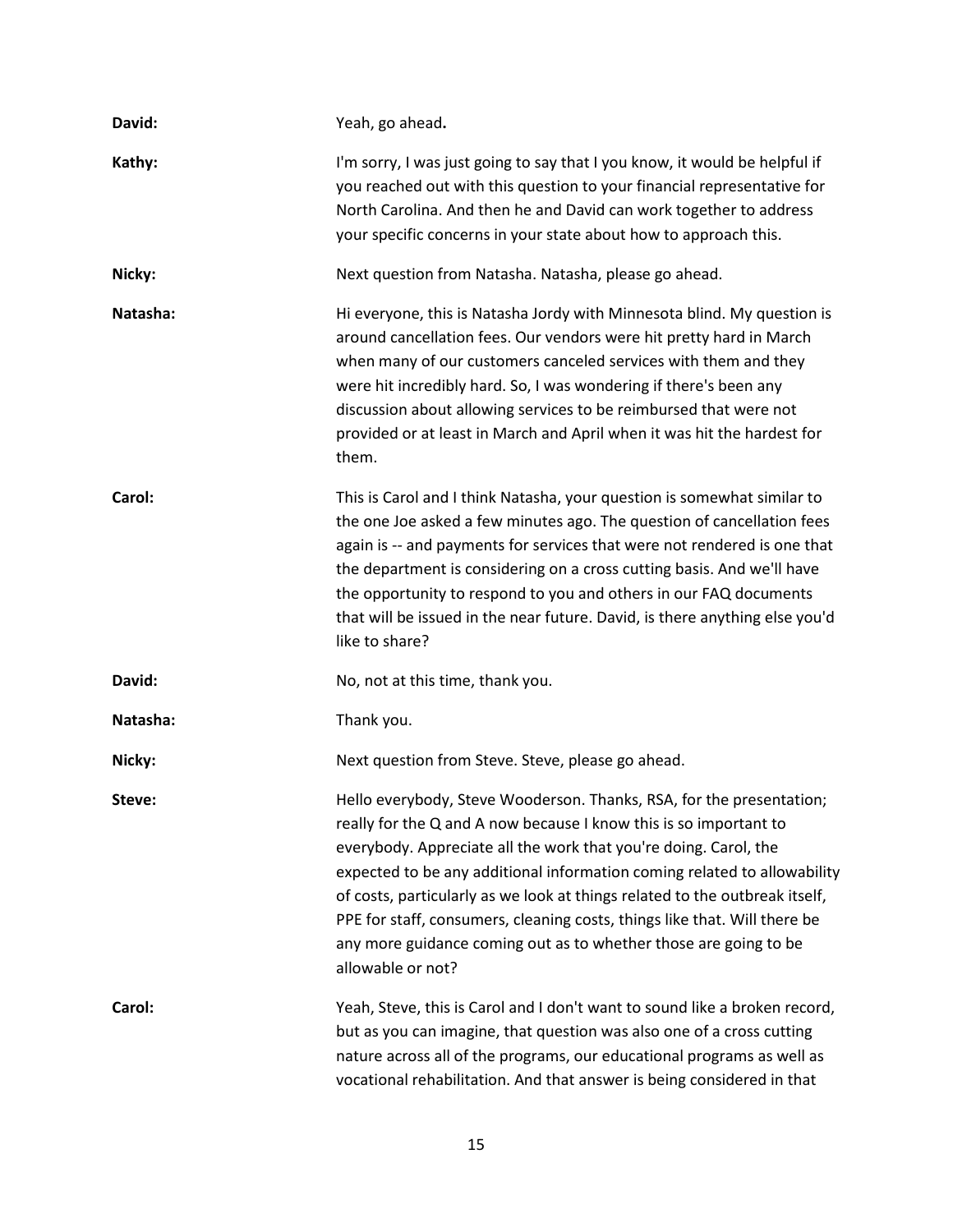|            | light across the department and we will be responding and our up<br>upcoming FAQ document.                                                                                                                                                                                                                                                                                                                                                                                                                                                                                              |
|------------|-----------------------------------------------------------------------------------------------------------------------------------------------------------------------------------------------------------------------------------------------------------------------------------------------------------------------------------------------------------------------------------------------------------------------------------------------------------------------------------------------------------------------------------------------------------------------------------------|
| Steve:     | That's great. Thanks Carol.                                                                                                                                                                                                                                                                                                                                                                                                                                                                                                                                                             |
| Carol:     | Yes. Anybody else?                                                                                                                                                                                                                                                                                                                                                                                                                                                                                                                                                                      |
| Nicky:     | Again, to ask a question, press pound two. Press pound to ask a<br>question.                                                                                                                                                                                                                                                                                                                                                                                                                                                                                                            |
| Carol:     | Yeah, I think we have time for one more, one or two more. Well Nicky, if<br>we're not hearing any more questions or you're not being notified that<br>there's anybody else on the call who would like to ask a question; I'm<br>going to turn the conversation back to Mark for some closing remarks.                                                                                                                                                                                                                                                                                   |
| Nicky:     | One more follow-up question from Suzanne. Suzanne please go ahead.                                                                                                                                                                                                                                                                                                                                                                                                                                                                                                                      |
| Suzanne:   | Hi, this is Suzanne again. What about as we're providing services and<br>we're doing it through virtual in terms of creating an individualized plan<br>for employment. What about signatures on documents, applications,<br>ITEs? Do we have any kind of help in that regard? The digital signatures?<br>Thank you.                                                                                                                                                                                                                                                                     |
| Carol:     | Yeah. Suzanne, thank you for that question. It is one that, again, we<br>have received many questions about. And it's a cross cutting question in<br>the department and we are responding accordingly. We're very anxious<br>to provide that information to all of you and it will be coming out in the<br>upcoming FAQ documents that Mark mentioned earlier that part of<br>which will address the VR process, which covers applications and<br>eligibility determination, ITE development, including those signature<br>issues. So, you can look forward to that in the near future. |
| Suzanne:   | Sounds wonderful. Thank you so much. I appreciate you taking my call<br>again. Thank you.                                                                                                                                                                                                                                                                                                                                                                                                                                                                                               |
| Nicky:     | We have another question from David. David, please go ahead.                                                                                                                                                                                                                                                                                                                                                                                                                                                                                                                            |
| Speaker 4: | Yes. Hi. This is [0:50:31 inaudible] from Mass Commission for the Blind<br>and my question is, if they are going to be any consideration for<br>extending the period of performance for realignment funds, given that<br>we're not able to get everything done while we're on lock down.                                                                                                                                                                                                                                                                                                |
| Carol:     | Mark or David?                                                                                                                                                                                                                                                                                                                                                                                                                                                                                                                                                                          |
| Mark:      | So, within the report to Congress, we did request an extension of waiver<br>to operate intermetal period of performance. And so, if Congress                                                                                                                                                                                                                                                                                                                                                                                                                                            |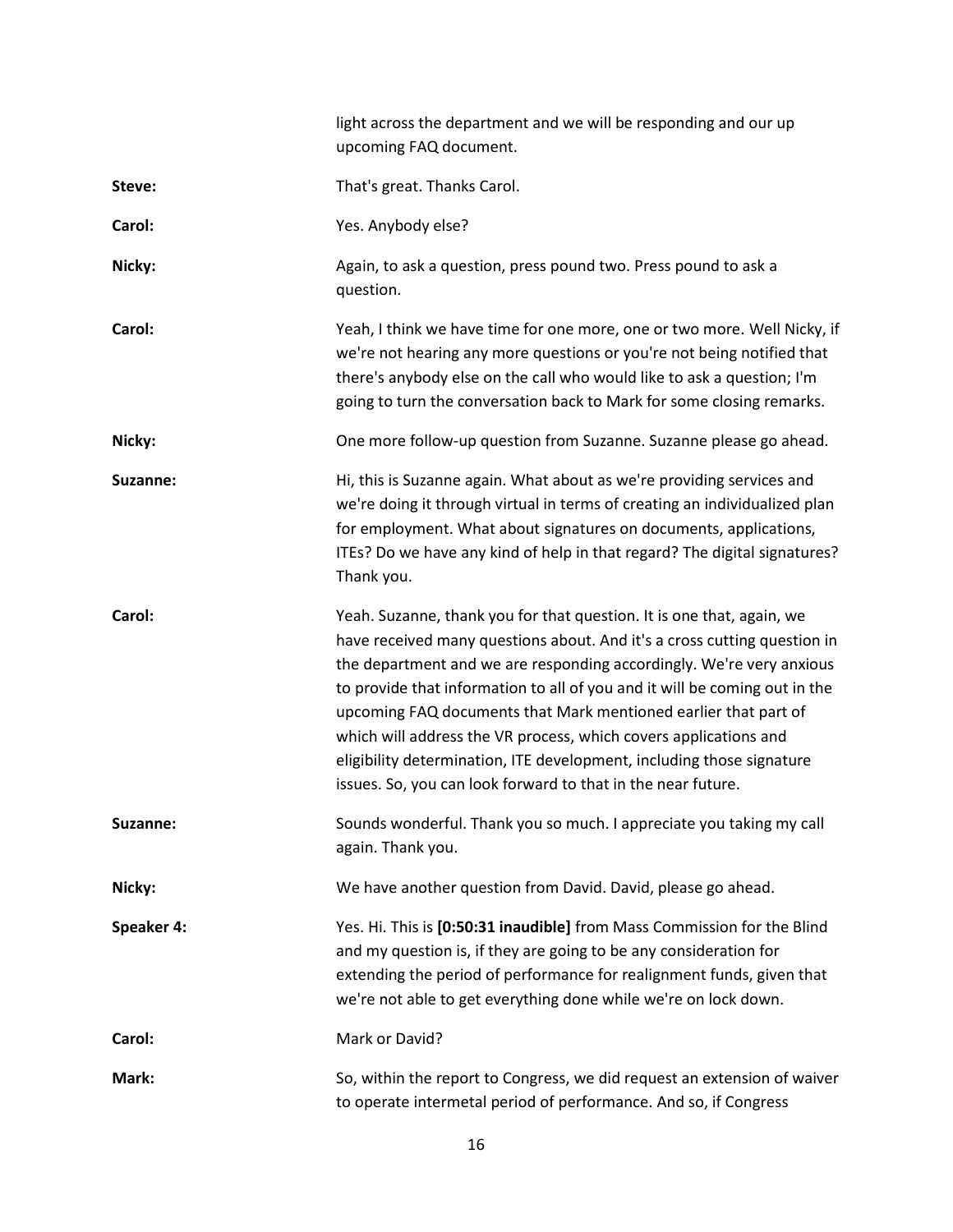|            | approves that, then the period of performance extension would be able<br>to be put into place. So, the impact on -- obviously, that will have an<br>impact on the release of funds for re-allotment and given the fact that<br>there'll be an additional year to expend those funds. So, we have yet to<br>assess what that impact will be.                                                                                                                                                                                                                                                                                                                                                                                                                                                                                                                                                                                                                                                                                                                                                                                                                                                                                                                                                                                                                                                                                                                                                                                                                                                                                                                                                                                                                                                                                                                                                                                                                                                                                                                                                                                                                                                                                                                                            |
|------------|----------------------------------------------------------------------------------------------------------------------------------------------------------------------------------------------------------------------------------------------------------------------------------------------------------------------------------------------------------------------------------------------------------------------------------------------------------------------------------------------------------------------------------------------------------------------------------------------------------------------------------------------------------------------------------------------------------------------------------------------------------------------------------------------------------------------------------------------------------------------------------------------------------------------------------------------------------------------------------------------------------------------------------------------------------------------------------------------------------------------------------------------------------------------------------------------------------------------------------------------------------------------------------------------------------------------------------------------------------------------------------------------------------------------------------------------------------------------------------------------------------------------------------------------------------------------------------------------------------------------------------------------------------------------------------------------------------------------------------------------------------------------------------------------------------------------------------------------------------------------------------------------------------------------------------------------------------------------------------------------------------------------------------------------------------------------------------------------------------------------------------------------------------------------------------------------------------------------------------------------------------------------------------------|
| Speaker 4: | All right. Thank you so much.                                                                                                                                                                                                                                                                                                                                                                                                                                                                                                                                                                                                                                                                                                                                                                                                                                                                                                                                                                                                                                                                                                                                                                                                                                                                                                                                                                                                                                                                                                                                                                                                                                                                                                                                                                                                                                                                                                                                                                                                                                                                                                                                                                                                                                                          |
| Nicky:     | And there are no further questions at this time, Carol.                                                                                                                                                                                                                                                                                                                                                                                                                                                                                                                                                                                                                                                                                                                                                                                                                                                                                                                                                                                                                                                                                                                                                                                                                                                                                                                                                                                                                                                                                                                                                                                                                                                                                                                                                                                                                                                                                                                                                                                                                                                                                                                                                                                                                                |
| Carol:     | Okay. So, I -- we only have a few minutes left in the time alighted so<br>Mark, would you like to provide closing remarks?                                                                                                                                                                                                                                                                                                                                                                                                                                                                                                                                                                                                                                                                                                                                                                                                                                                                                                                                                                                                                                                                                                                                                                                                                                                                                                                                                                                                                                                                                                                                                                                                                                                                                                                                                                                                                                                                                                                                                                                                                                                                                                                                                             |
| Mark:      | Sure, thank you Carol. Thank you for everyone participating on the call<br>today. I appreciate the questions and just know that we are diligently<br>working on responses and I hope that the majority of the questions will<br>be answered very, very soon. With the FAQs that we hope to be<br>released. I would just ask, first of all, I think before I start, I want to<br>thank my dogs for cooperating today with their silence and their good<br>behavior. So that hasn't happened in [0:52:21 inaudible]. So many<br>thanks to them. But also, my thanks to all of you because I just now said<br>we are trying to do our best and we appreciate your understanding and<br>patience during this time. I also know that you're trying to do your best<br>as well. And I appreciate particularly when we hear about the examples<br>of the innovation and creativity and how you're leading the way through<br>continuing services to individuals with disabilities and businesses across<br>country. So, I really appreciate that. That speaks well to the program. To<br>our commitment to our values and I think stands will stand as well as<br>we celebrate the hundredth anniversary and look for the future. So, our<br>support, your support to the individuals we serve is needed now more<br>than ever, not just because of the changing environment. The fact that<br>businesses are changing how they do business, how they operate, the<br>more looking -- there's more and more of a need help individual retain<br>employment as they adapt to telework or other ways of those<br>businesses operating. There are also lots of new opportunities out<br>there. In talking to some of the directors over the last week, we know<br>that a significant number of individuals with disabilities have lost their<br>jobs. At the same time, I'm being told there are lots of jobs out there<br>too. And so, we need to continue to work helping [0:53:50 inaudible]<br>employment. But also, with the added -- the added extra issue of<br>considering individual's health and safety, because we worked through<br>those placements and additional support. So I just want to assure you<br>that everyone at RSA is committed to providing the flexibilities and as |